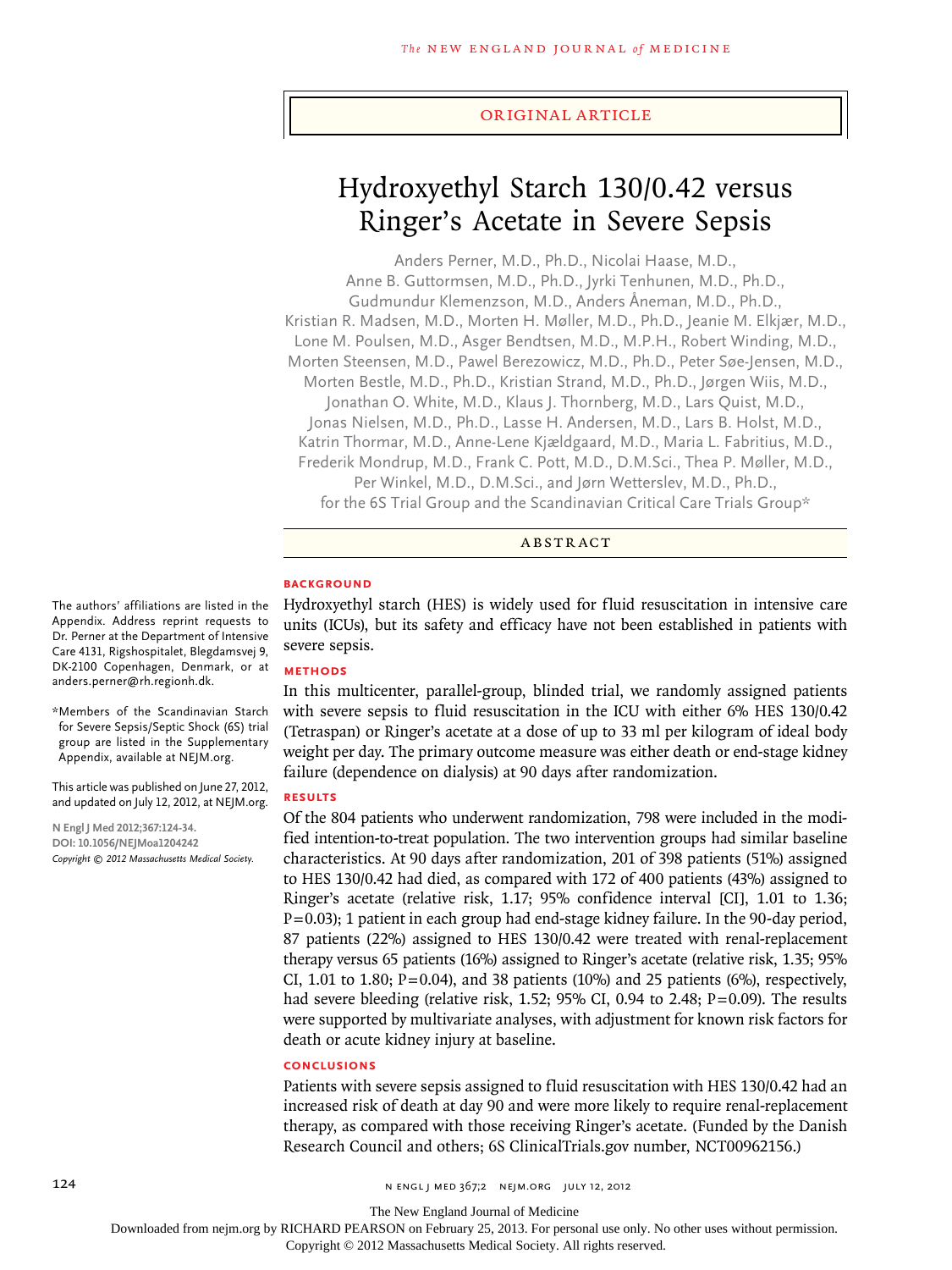$\prod_{\text{to c}}$ ntravenous fluids are the mainstay of treatment for patients with hypovolemia due to severe sepsis. Colloid solutions are used to obtain rapid and lasting circulatory stabilization, but there are limited data to support this practice.1 The Surviving Sepsis Campaign guidelines recommend the use of either colloids or crystalloids,<sup>2</sup> but high-molecular-weight hydroxyethyl starch (HES) may cause acute kidney failure in patients with severe sepsis, as observed in two randomized trials.3,4 Those trials had substantial limitations, and participants received HES solutions with a molecular weight of 200 kD and a substitution ratio (the number of hydroxyethyl groups per glucose molecule) of more than 0.4.3,4 These solutions have largely been replaced by HES solutions with a lower molecular weight and a lower substitution ratio, HES 130/0.4.5,6 There are limited data about the effects of HES 130/0.4 in patients with severe sepsis,<sup>7</sup> and its routine use has recently been discouraged.<sup>8</sup>

Given the lack of efficacy data and concerns about safety, we conducted the Scandinavian Starch for Severe Sepsis/Septic Shock (6S) trial to evaluate the effects of HES 130/0.4 as compared with Ringer's acetate on the composite outcome of death or end-stage kidney failure in patients with severe sepsis.

#### ME THODS

# **Trial Design and Oversight**

Patients were screened and underwent randomization between December 23, 2009, and November 15, 2011, in Denmark, Norway, Finland, and Iceland after the appropriate approvals. Patients were screened at 26 general intensive care units (ICUs) in 13 university and 13 nonuniversity hospitals. Written informed consent was obtained from patients or their legal surrogates before enrollment. In all cases, consent was obtained from the patient when possible. If consent was withdrawn or not granted, we asked the patient or surrogate for permission to continue registration of trial data and to use these data in the analyses. The protocol, including details on trial conduct and procedures and the statistical analysis plan, has been published previously<sup>9</sup> and is available with the full text of this article at NEJM.org. B. Braun Medical provided trial fluids to all trial sites free of charge. Neither the funders nor B. Braun Medical had influence on the protocol, trial conduct, or data analyses or reporting. The steering committee vouches for the accuracy and completeness of the data and the analysis and the fidelity of the study to the protocol, and it made the decision to submit the manuscript for publication. The writing committee had full access to all data and wrote the manuscript with input from all authors. The trial was endorsed by the European Clinical Research Infrastructures Network.

This trial was an investigator-initiated, multicenter, blinded, stratified, parallel-group clinical trial with a computer-generated allocation sequence and centralized, blinded randomization. We randomly assigned patients with severe sepsis in a 1:1 ratio to fluid resuscitation with either HES 130/0.42 or Ringer's acetate. Treatment assignments were concealed from patients, clinicians, research staff, the data monitoring and safety committee, the statistician, and the writing committee when it wrote the first draft for the abstract (for details, see the Supplementary Appendix, available at NEJM.org). Randomization was stratified according to the presence or absence of shock, the presence or absence of active hematologic cancer, and admission to a university or nonuniversity hospital, because these characteristics might have influenced the outcome.10,11 The conduct of the trial and the safety of the participants were overseen by the data monitoring and safety committee, which performed an interim analysis after 400 patients had undergone randomization.

### **Patients**

We screened patients 18 years of age or older who needed fluid resuscitation in the ICU, as judged by the ICU clinicians, and who fulfilled the criteria for severe sepsis within the previous  $24$  hours<sup>12</sup> (for details, see the Supplementary Appendix). Patients were excluded for the reasons shown in Figure 1.

### **Interventions**

Trial fluid (6% HES 130/0.42 in Ringer's acetate [Tetraspan 6%, B. Braun] or Ringer's acetate [Sterofundin ISO, B. Braun]; see the Supplementary Appendix for electrolyte content) was used when ICU clinicians judged that volume expansion was needed in the ICU for a maximum of 90 days. Trial fluid was delivered in identical bags (Ecobag, B. Braun), which were fully covered in custommade black, opaque plastic bags and sealed by staff members who were not involved in data registration or patient care. The maximum daily dose

The New England Journal of Medicine

Downloaded from nejm.org by RICHARD PEARSON on February 25, 2013. For personal use only. No other uses without permission.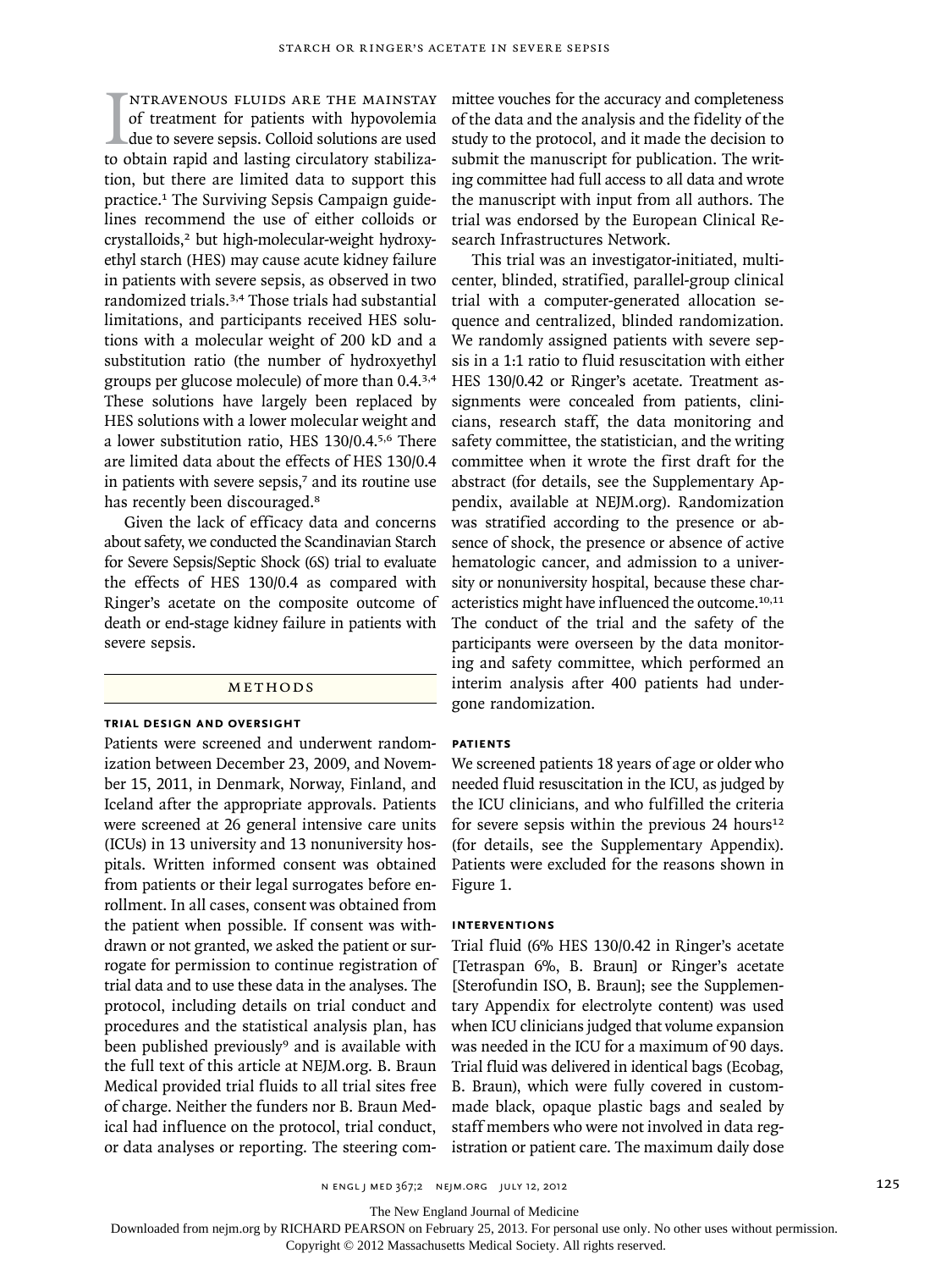

more than 1000 ml of synthetic colloid in the previous 24 hours; if they were enrolled in another intensive care unit (ICU) trial of drugs with effects on circulation, renal function, or coagulation; or if consent could not be obtained. Sixteen patients met two exclusion criteria. Two patients were excluded after they had been randomly assigned to a treatment group because consent had not been obtained before randomization. Another two patients were excluded, as specified by the statistical analysis plan, because subsequent assessment showed that they met exclusion criteria and they never received trial fluid. Thus, four additional patients were randomly assigned to a study group to obtain the full sample size. Two patients withdrew consent for the use of their data after the end of the trial. HES denotes hydroxyethyl starch.

was 33 ml per kilogram of ideal body weight (for of severe bleeding, a severe allergic reaction, or

details, see the Supplementary Appendix). If doses the commencement of renal-replacement therapy higher than the maximum daily dose were re-for acute kidney injury, trial fluid was permanentquired, unmasked Ringer's acetate was used, re-ly stopped and 0.9% saline or Ringer's lactate gardless of the treatment assignment. In the event was given for volume expansion in the ICU until

The New England Journal of Medicine

Downloaded from nejm.org by RICHARD PEARSON on February 25, 2013. For personal use only. No other uses without permission.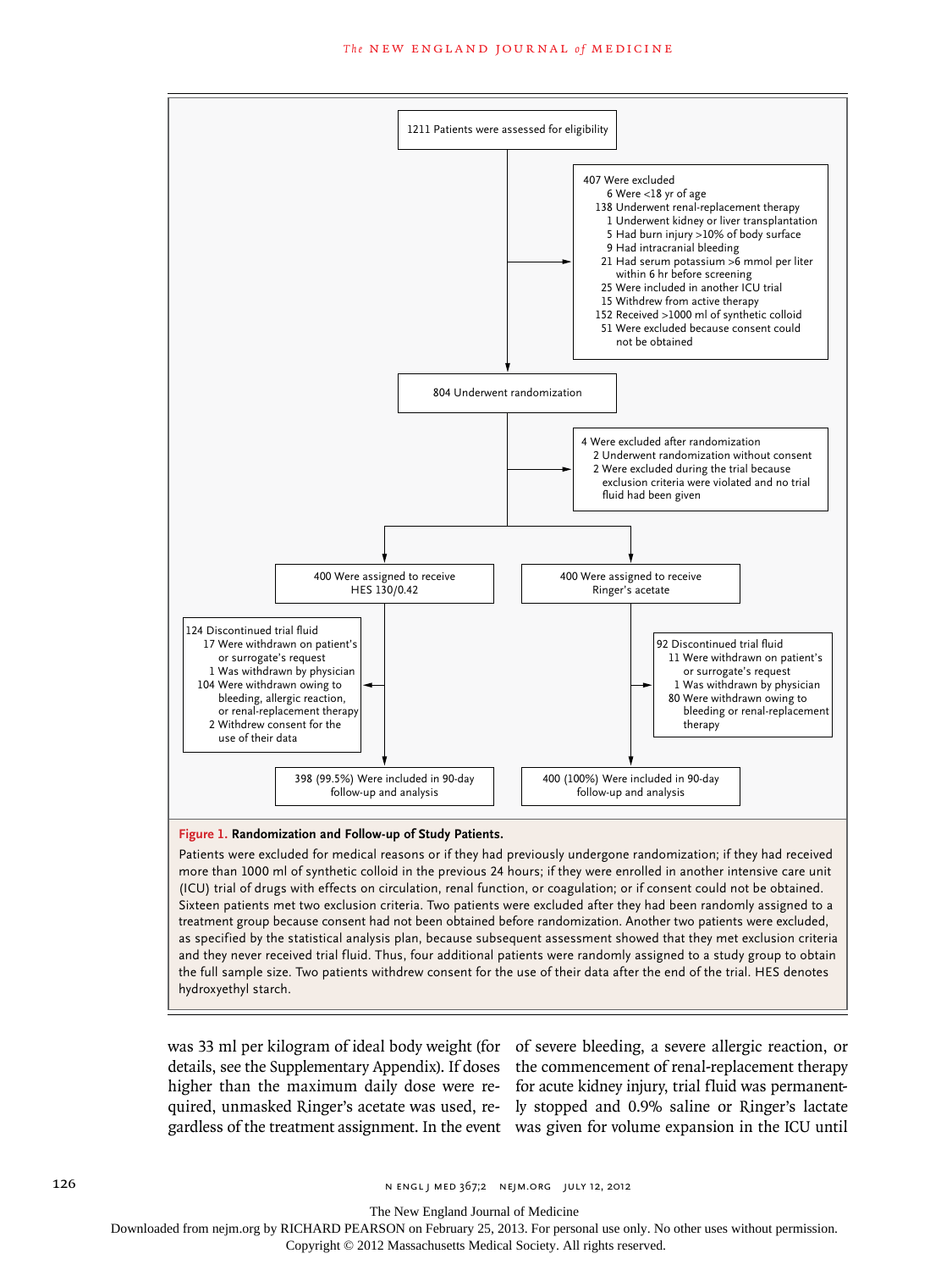90 days after randomization. All other interventions were at the discretion of the ICU clinicians, and crystalloid and albumin solutions were allowed for indications other than volume expansion. Criteria for renal-replacement therapy were not included in the protocol.

# **Outcomes**

The composite primary outcome was death or dependence on dialysis 90 days after randomization<sup>13</sup>; the latter was defined as the use of any renal-replacement therapy during the period from 86 to 94 days after randomization. In addition, these outcomes were analyzed separately. Secondary outcomes were death at 28 days; death at the time of the latest follow-up assessment; severe bleeding (defined as clinical bleeding that required 3 or more units of packed red cells within  $24$  hours)<sup>14</sup> while the patient was in the ICU; severe allergic reactions; the score on the Sepsisrelated Organ Failure Assessment (SOFA), modified by excluding the Glasgow Coma Scale (Table S9 in the Supplementary Appendix), $15$  at day 5 after randomization (the SOFA score includes subscores ranging from 0 to 4 for each of five components [circulation, lungs, liver, kidneys, and coagulation], with higher scores indicating more severe organ failure); the development of acute kidney injury (use of renal-replacement therapy or a renal SOFA score of 3 or higher after the patient had a renal SOFA score of 2 or lower at randomization) in the ICU after randomization; doubling of the plasma creatinine level in the ICU after randomization3,4; acidosis (arterial pH <7.35) in the ICU; and percentages of days alive without renal-replacement therapy, days alive without mechanical ventilation, and days alive out of the hospital in the 90 days after randomization.

Data for the outcome measures were obtained by the 6S trial investigators or their delegates from patient files, national registries, and telephone contact with patients and hospitals for the 90-day follow-up period (not limited to the index admission). The final mortality follow-up was conducted on February 16, 2012, which was 90 days after randomization of the last patient.

# **Statistical Analysis**

We calculated that we would need to enroll 800 patients for the study to have 80% power to show an absolute between-group difference of 10 percentage points in the primary outcome measure at a two-sided alpha level of 0.05, assuming a 45% mortality rate<sup>6,16</sup> and a 5% rate of dependence on dialysis at 90 days.17,18 During the trial, four patients were excluded after randomization (two for whom consent had not been obtained and two who met exclusion criteria and never received trial fluid). Four additional patients were randomly assigned to a study group to obtain the full sample (Fig. 1).<sup>19</sup>

All analyses were performed by one of the authors before the breaking of the randomization code, according to International Conference on Harmonization–Good Clinical Practice guidelines<sup>20</sup> and the statistical analysis plan. The analyses were performed on data from the modified intention-to-treat population, defined as all randomly assigned patients except those who could be excluded without the risk of bias (four patients who underwent randomization by mistake and who never received trial fluid)<sup>19</sup> and those for whom we did not have consent for the use of data (two patients) (Fig. 1). In the per-protocol analyses, patients with one or more major protocol violations were excluded; see the Supplementary Appendix for definitions of the trial populations.

Data were analyzed with the use of unadjusted chi-square tests for binary outcome measures and Wilcoxon signed-rank tests for rate and ordinal data. We also compared the primary outcome in the per-protocol populations and in the predefined subgroups (patients with shock or acute kidney injury at the time of randomization) and used multiple logistic-regression analyses in the modified intention-to-treat population to adjust for differences in baseline variables, including known risk factors for death or acute kidney injury. Details on the handling of missing data are given in the Supplementary Appendix. All analyses were performed with the use of SAS software, version 9.3. A two-sided P value of less than 0.05 was considered to indicate statistical significance.

# **RESULTS**

#### **Study Population**

The 798 patients  $-$  398 in the HES 130/0.42 group (hereafter called the starch group) and 400 in the Ringer's acetate group (Fig. 1) — were followed for at least 90 days and analyzed in the group to which they were assigned. Baseline characteristics were similar in the two groups (Table 1, and Table S1 in the Supplementary Appendix).

n engl j med 367;2 nejm.org july 12, 2012 127

The New England Journal of Medicine

Downloaded from nejm.org by RICHARD PEARSON on February 25, 2013. For personal use only. No other uses without permission.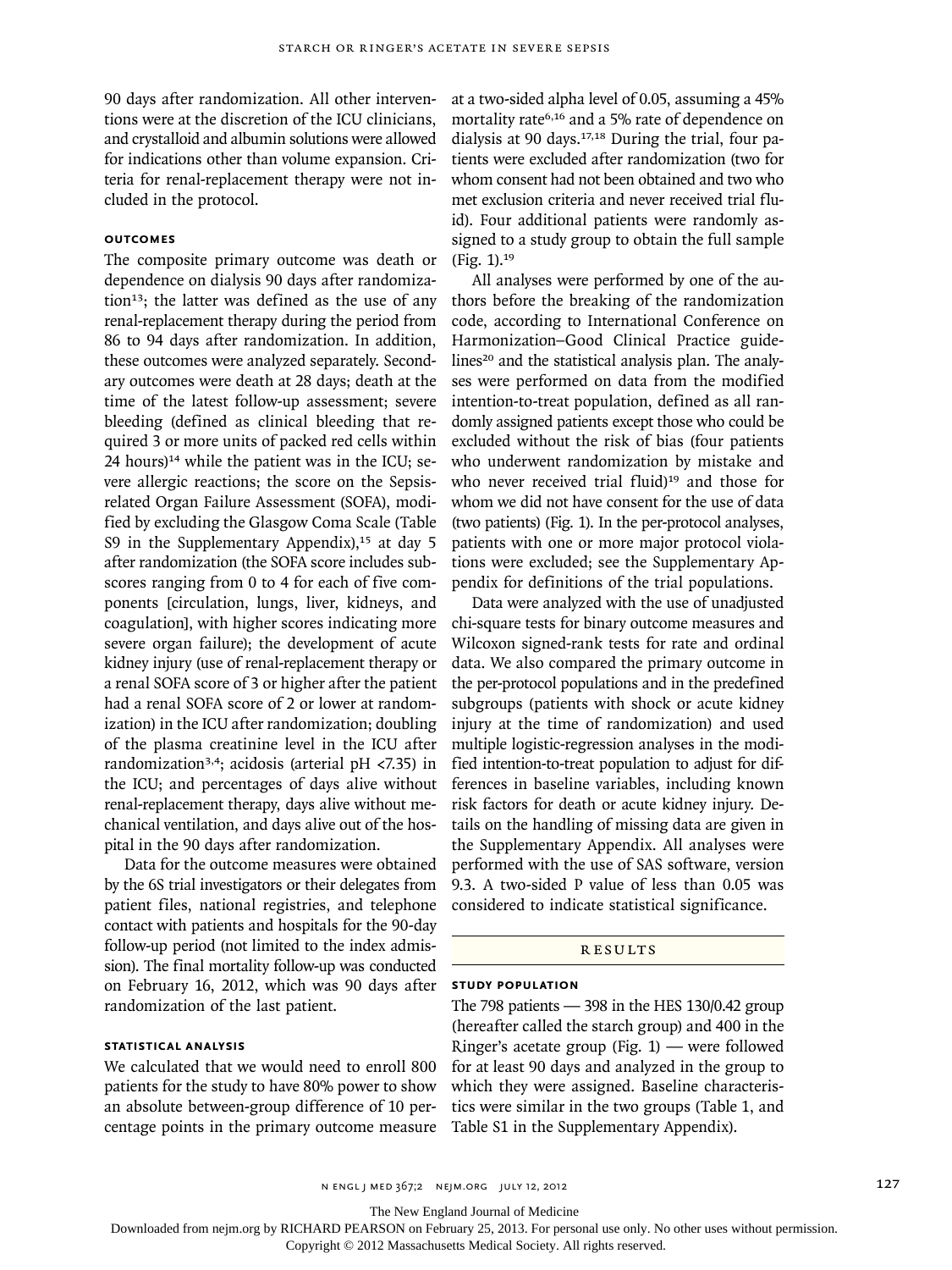| Table 1. Baseline Characteristics of the Patients.* |                             |                                 |  |  |  |  |
|-----------------------------------------------------|-----------------------------|---------------------------------|--|--|--|--|
| Characteristic                                      | HES 130/0.42<br>$(N = 398)$ | Ringer's Acetate<br>$(N = 400)$ |  |  |  |  |
| $Age - yr$                                          |                             |                                 |  |  |  |  |
| Median                                              | 66                          | 67                              |  |  |  |  |
| Interquartile range                                 | $56 - 75$                   | $56 - 76$                       |  |  |  |  |
| Male sex - no. $(%)$                                | 239 (60)                    | 244 (61)                        |  |  |  |  |
| Ideal body weight - kgj                             |                             |                                 |  |  |  |  |
| Median                                              | 72                          | 72                              |  |  |  |  |
| Interquartile range                                 | $60 - 80$                   | $60 - 80$                       |  |  |  |  |
| Admitted to university hospital - no. (%)           | 194 (49)                    | 188 (47)                        |  |  |  |  |
| Surgery - no. (%) ;                                 |                             |                                 |  |  |  |  |
| Emergency                                           | 114 (29)                    | 116 (29)                        |  |  |  |  |
| Elective                                            | 34(9)                       | 48 (12)                         |  |  |  |  |
| Source of ICU admission - no. (%)                   |                             |                                 |  |  |  |  |
| Emergency department                                | 109(27)                     | 94 (24)                         |  |  |  |  |
| General ward                                        | 177 (44)                    | 196 (49)                        |  |  |  |  |
| Operating or recovery room                          | 59(15)                      | 54(14)                          |  |  |  |  |
| Other ICU in the same hospital                      | 21(5)                       | 14(4)                           |  |  |  |  |
| Other hospital                                      | 32(8)                       | 42 (10)                         |  |  |  |  |
| Source of sepsis - no. (%) §                        |                             |                                 |  |  |  |  |
| Lungs                                               | 212(53)                     | 229(57)                         |  |  |  |  |
| Abdomen                                             | 130 (33)                    | 133 (33)                        |  |  |  |  |
| Urinary tract                                       | 56(14)                      | 50(12)                          |  |  |  |  |
| Soft tissue                                         | 38 (10)                     | 46 (12)                         |  |  |  |  |
| Other                                               | 43 (11)                     | 33(8)                           |  |  |  |  |
| SAPS II - median (interquartile range)              | 50 $(40-60)$                | $51(39-62)$                     |  |  |  |  |
| SOFA score - median (interquartile range)           | $7(5-9)$                    | $7(5-9)$                        |  |  |  |  |
| Shock - no. (%)**                                   | 336 (84)                    | 337 (84)                        |  |  |  |  |
| Acute kidney injury - no. (%) ††                    | 142(36)                     | 140(35)                         |  |  |  |  |
| Mechanical ventilation - no. (%)                    | 240 (60)                    | 245 (61)                        |  |  |  |  |

None of the differences between the two groups were significant (P>0.05). The values for the Simplified Acute Physiology Score (SAPS)<sup>21</sup> II, Sepsis-related Organ Failure Assessment (SOFA)<sup>15</sup> score, acute kidney injury, and mechanical ventilation (invasive or noninvasive) pertain to the 24 hours before randomization. For additional baseline characteristics, see Table S1 in the Supplementary Appendix. HES denotes hydroxyethyl starch, and ICU intensive care unit.

Ideal body weight was calculated as estimated height in centimeters minus 100 for men and estimated height in centimeters minus 105 for women.

‡ Data are shown for patients who underwent surgery during the index hospitalization but before randomization.

§ Some patients had more than one source of infection. The "other" category included sepsis from a vascular catheter– related infection, meningitis, or endocarditis, as well as sepsis from unknown sources.

¶ SAPS II is calculated from 17 variables; scores range from 0 to 163, with higher scores indicating more severe disease. Data regarding 1 or 2 of the 17 variables were missing for 105 patients in the HES 130/0.42 group and 108 patients in the Ringer's acetate group, so the scores for these patients are not included here.

The SOFA score includes subscores ranging from 0 to 4 for each of five components (circulation, lungs, liver, kidneys, and coagulation). Aggregated scores range from 0 to 20, with higher scores indicating more severe organ failure (Table S9 in the Supplementary Appendix). The scoring was modified because cerebral failure was not assessed. One of the five subscores was missing for two patients in the HES 130/0.42 group, so their scores are not included here.

\*\* Shock at randomization was defined as a mean arterial pressure of less than 70 mm Hg, the need for ongoing treatment with vasopressor or inotropic agents, or a plasma lactate level of more than 4.0 mmol per liter in the hour before randomization.

†† Acute kidney injury was defined as a renal SOFA score of 2 or higher (plasma creatinine level >1.9 mg per deciliter [170  $\mu$ mol per liter] or urinary output <500 ml per day).

The New England Journal of Medicine

Downloaded from nejm.org by RICHARD PEARSON on February 25, 2013. For personal use only. No other uses without permission.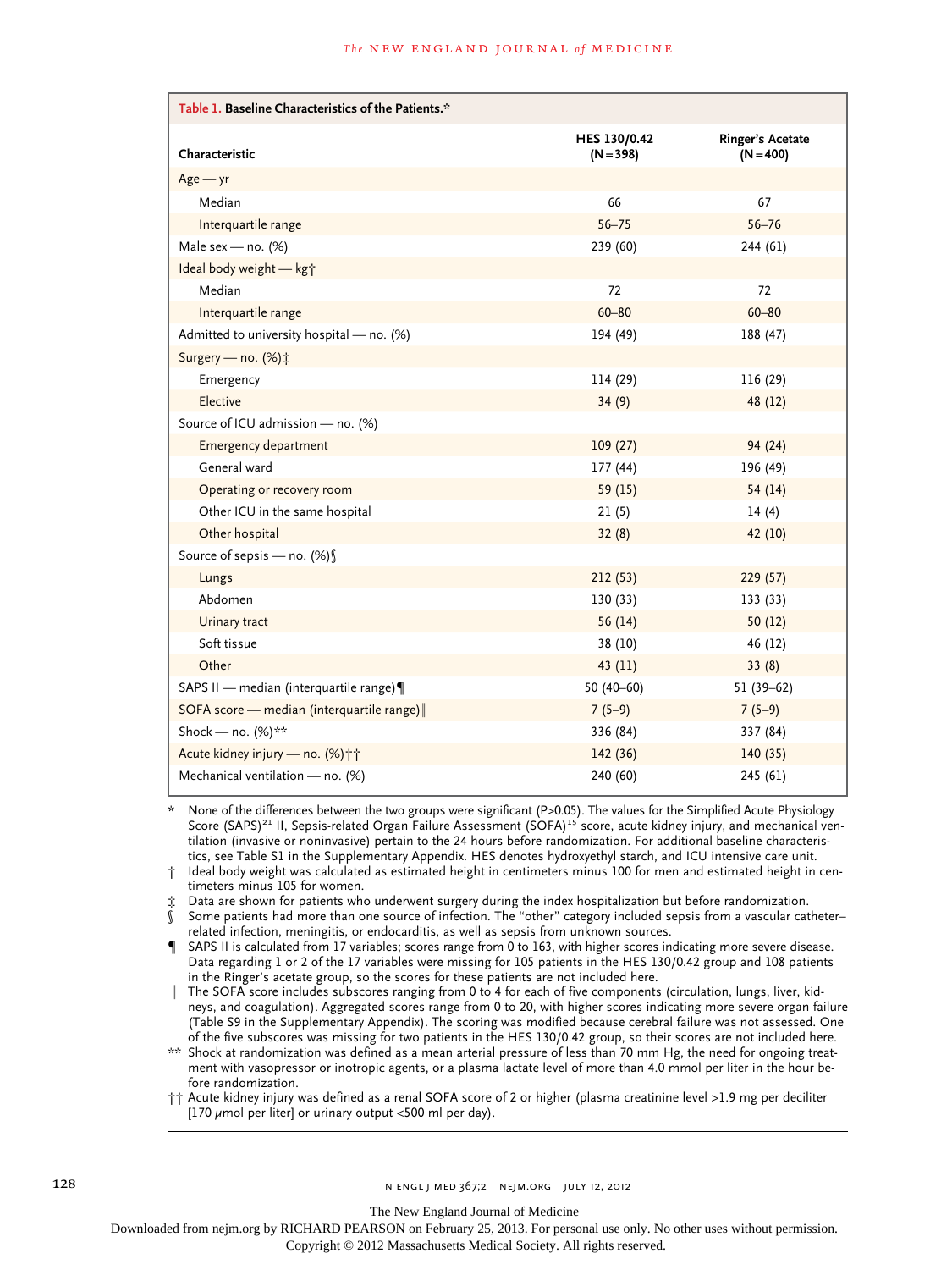# **Fluid Therapy, Use of Blood Products, and Circulatory Effects**

Of the 798 patients, 779 (98%) received trial fluid. The median cumulative volume of fluid received was 3000 ml (interquartile range, 1507 to 5100) in the starch group and 3000 ml (interquartile range, 2000 to 5750) in the Ringer's acetate group  $(P=0.20)$ , equaling 44 ml per kilogram of ideal body weight (interquartile range, 24 to 75) and 47 ml per kilogram (interquartile range, 25 to 76), respectively ( $P=0.18$ ). Seventy-seven patients (39 in the starch group and 38 in the Ringer's acetate group) received open-label synthetic colloids in the ICU during the 90-day trial period. Sixty-nine patients (28 in the starch group and 41 in the Ringer's acetate group) received trial fluid at doses higher than the protocol-specified maximum daily dose. Only 2 patients in the starch group received HES 130/0.42 at a dose higher than the maximum daily dose recommended by the manufacturer (50 ml per kilogram). Details on other fluid volumes and balances and protocol violations are provided in Table 2 and in the Supplementary Appendix, including Tables S2 and S3.

More patients in the starch group than in the Ringer's acetate group received blood products (relative risk, 1.20; 95% confidence interval [CI], 1.07 to 1.36;  $P=0.002$ ), including packed red cells (relative risk, 1.28; 95% CI, 1.12 to 1.47; P<0.001) (Table 2, and Table S2 in the Supplementary Appendix). There were no significant differences between the two groups in the circulatory variables assessed at baseline and during the 24 hours after randomization (Table S4 in the Supplementary Appendix).

# **Outcomes**

The primary outcome, death or dependence on dialysis at 90 days after randomization, occurred in 202 patients (51%) in the starch group as compared with 173 patients (43%) in the Ringer's acetate group (relative risk, 1.17; 95% CI, 1.01 to 1.36;  $P = 0.03$ ). One patient in each group was dependent on dialysis at day 90 (Table 3). Similar results were obtained in the multiple logisticregression and per-protocol analyses (see the Supplementary Appendix, including Table S6). The survival curves for the two intervention groups are shown in Figure 2, and Figure S1 in the Supplementary Appendix. The two predefined subgroup analyses showed no heterogeneity in the effect of HES 130/0.42 on the primary outcome in patients with shock or acute kidney injury at the time of randomization (Fig. 2).

More patients in the starch group than in the Ringer's acetate group received renal-replacement therapy (Table 3). Among all patients, renalreplacement therapy was associated with increased 90-day mortality (61%, vs. 44% for those not receiving renal-replacement therapy; P<0.001). In the starch group, 38 patients (10%) had severe bleeding, as compared with 25 (6%) in the Ringer's acetate group (relative risk, 1.52; 95% CI, 0.94 to 2.48; P=0.09) (Table 3).

The percentage of days alive without renalreplacement therapy and the percentage of days alive and out of the hospital were lower in the starch group than in the Ringer's acetate group (Table 3). None of the remaining secondary outcomes differed significantly between the groups (Table 3), but some of the post hoc analyses of kidney injury and bleeding showed significant differences (Tables S7 and S8 in the Supplementary Appendix).

### DISCUSSION

In this international, blinded, randomized trial of fluid resuscitation of patients with severe sepsis, HES 130/0.42 significantly increased the risk of death or dependence on dialysis at day 90, as compared with Ringer's acetate. The difference was due to an increased risk of death at 90 days, because only 1 patient in each group was dependent on dialysis at 90 days. HES 130/0.42 increased the absolute risk of death at 90 days by 8 percentage points, corresponding to a number needed to harm of 13. Similar results were observed in analyses adjusted for risk factors and in the subgroups of patients with shock or acute kidney injury at the time of randomization.

The increased risk of death observed with HES 130/0.42 in our trial is similar to that observed in the Efficacy of Volume Substitution and Insulin Therapy in Severe Sepsis (VISEP) trial with HES 200/0.5,<sup>4</sup> but that trial was not powered to show the difference with statistical significance. The separation of the survival curves occurred around day 20 in both trials, indicating late deaths induced by HES. Both trials showed that HES was associated with impaired kidney function and increased use of renal-replacement therapy, the negative consequences of which are well known and were confirmed by our data.17,22 In both trials,

The New England Journal of Medicine

Downloaded from nejm.org by RICHARD PEARSON on February 25, 2013. For personal use only. No other uses without permission.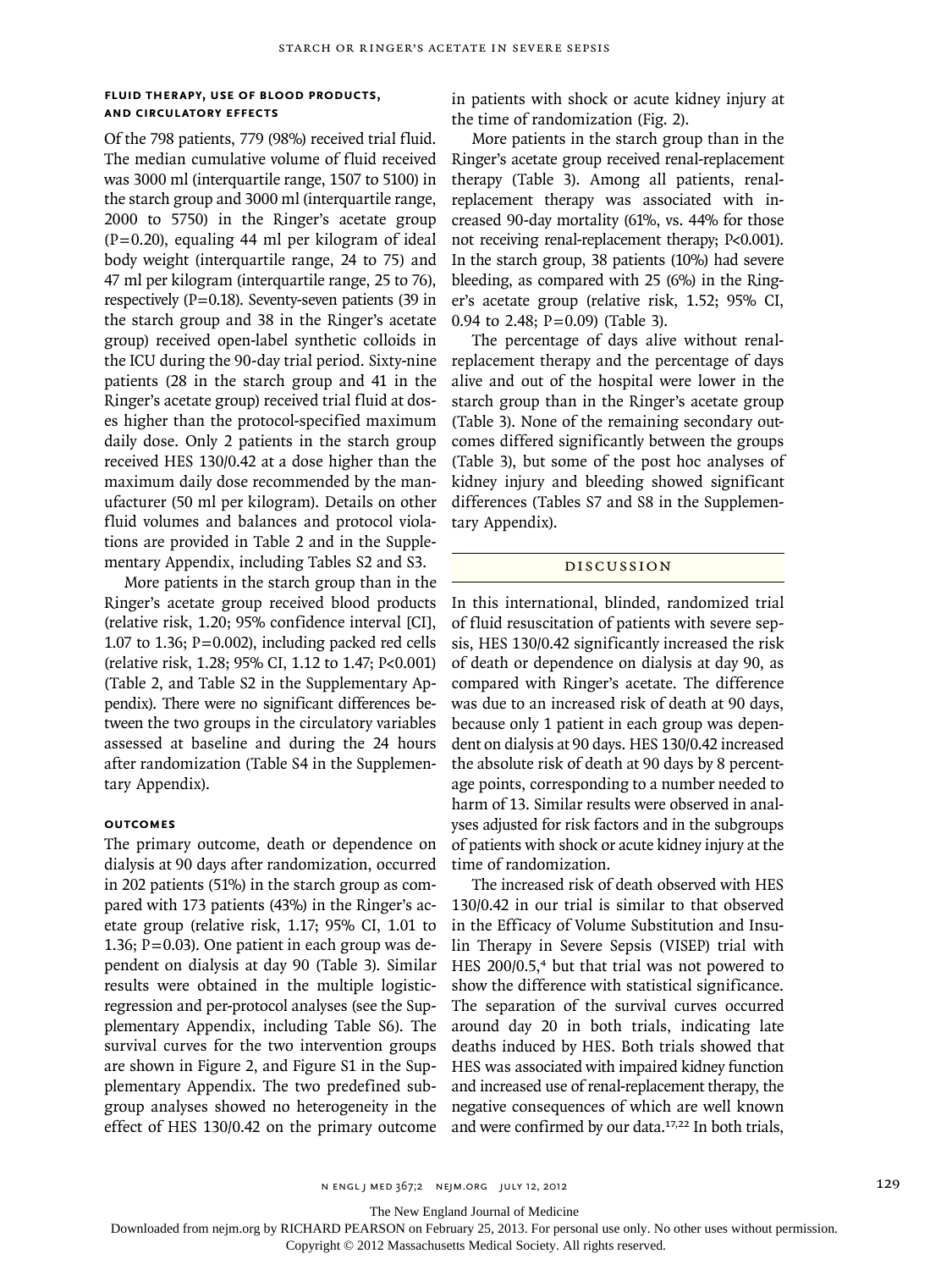| Table 2. Fluid Therapy before and after Randomization.* |                        |                              |                        |                                |        |                        |          |  |
|---------------------------------------------------------|------------------------|------------------------------|------------------------|--------------------------------|--------|------------------------|----------|--|
| Variable                                                | HES 130/0.42 (N = 398) |                              |                        | Ringer's Acetate ( $N = 400$ ) |        |                        | P Value; |  |
|                                                         | Patients               | Volume Received <sup>*</sup> |                        | Volume Received:<br>Patients   |        |                        |          |  |
|                                                         |                        | median                       | interquartile<br>range |                                | median | interquartile<br>range |          |  |
|                                                         | no./total no.¶         |                              | ml                     | no./total no.                  |        | ml                     |          |  |
| <b>Trial fluid</b>                                      |                        |                              |                        |                                |        |                        |          |  |
| Day $1\P$                                               | 374/397                | 1500                         | 1000-1500              | 375/400                        | 1500   | 1000-2000              | 0.09     |  |
| Day 2                                                   | 288/379                | 1500                         | 1000-2000              | 307/380                        | 1500   | 950-2000               | 0.50     |  |
| Day 3                                                   | 176/330                | 1000                         | 500-1500               | 170/326                        | 1000   | 500-1500               | 0.78     |  |
| Open-label trial fluid                                  |                        |                              |                        |                                |        |                        |          |  |
| Day $1\P$                                               | 157/397                | 1500                         | 1000-2000              | 177/400                        | 1500   | 800-2500               | 0.21     |  |
| Day 2                                                   | 114/379                | 1000                         | 500-1500               | 133/380                        | 1000   | 500-2000               | 0.13     |  |
| Day 3                                                   | 54/329                 | 900                          | 500-1000               | 57/326                         | 1000   | 500-1250               | 0.69     |  |
| Other fluids                                            |                        |                              |                        |                                |        |                        |          |  |
| Day $-1**$                                              | 356/366                | 3500                         | 2000-4938              | 370/385                        | 3000   | 2000-4868              | 0.08     |  |
| Day 1                                                   | 389/394                | 2235                         | 1325-3197              | 393/396                        | 1976   | 1077-3046              | 0.12     |  |
| Day 2                                                   | 373/376                | 2980                         | 2143-3960              | 369/371                        | 2905   | 2094-3780              | 0.50     |  |
| Day 3                                                   | 313/316                | 3150                         | 2365-3910              | 315/317                        | 3035   | 2183-3924              | 0.33     |  |
| Blood products <sup>++</sup>                            |                        |                              |                        |                                |        |                        |          |  |
| Day $-1**$                                              | 90/392                 | 838                          | 480-1435               | 88/399                         | 600    | 490-1195               | 0.69     |  |
| Day $1\P$                                               | 109/397                | 590                          | 300-1100               | 89/400                         | 600    | 490-980                | 0.13     |  |
| Day 2                                                   | 115/378                | 600                          | 350-1100               | 78/379                         | 526    | 300-1030               | 0.001    |  |
| Day 3                                                   | 81/327                 | 500                          | 300-980                | 68/326                         | 598    | 300-750                | 0.28     |  |
| <b>Total</b> <sup>*</sup>                               | 243/376                | 1340                         | 566-2700               | 204/380                        | 1055   | 600-2755               | 0.003    |  |

\* Detailed data on other fluids, blood products, and fluid balances are given in Tables S2 and S3 in the Supplementary Appendix.

† The Wilcoxon signed-rank test was used to compare differences in fluid volume between the starch group and the Ringer's acetate group.

Values are for the patients who received the intervention on the day.

The number of patients refers to those who received the specific solution, and the total number refers to those who had data registered. Total numbers that are smaller than the group totals reflect the exclusion of patients who died, were discharged from the ICU, or had missing data.

¶ Day 1 was from the time of randomization to the next start of the 24-hour fluid chart in the ICU; the median duration was 14 hours (interquartile range, 8 to 19).

‖ Other fluids included crystalloids, nutrition, water, fluid with medications, synthetic colloids, and albumin.

 $*$  Day –1 refers to the 24 hours before randomization.

†† Blood products included packed red cells, fresh-frozen plasma, and platelet concentrates.

‡‡ The values shown are cumulative data for the full trial period in the ICU, to a maximum of 90 days after randomization.

coagulation was impaired and the use of red cells increased, which may have late adverse effects.<sup>23</sup> A high fraction of HES is taken up and deposited in tissues, where it cannot be metabolized and it acts as a foreign body.<sup>24</sup> Long-term toxic effects of HES deposition have been described in the kidney, liver, and bone marrow.25-27 Together, all these negative effects of HES may have caused the late deaths observed in our trial and in the VISEP trial.

Colloids are generally considered to be more potent plasma volume expanders than crystalloids. The natural colloid albumin is likely to have a plasma volume–expanding potency that is 40 percent higher than that of saline,<sup>28</sup> but the pharmacokinetics of HES 130/0.42 are different from those of albumin.24 In this large trial of masked fluid resuscitation with HES 130/0.42 as compared with Ringer's acetate, we did not observe significant

The New England Journal of Medicine

Downloaded from nejm.org by RICHARD PEARSON on February 25, 2013. For personal use only. No other uses without permission.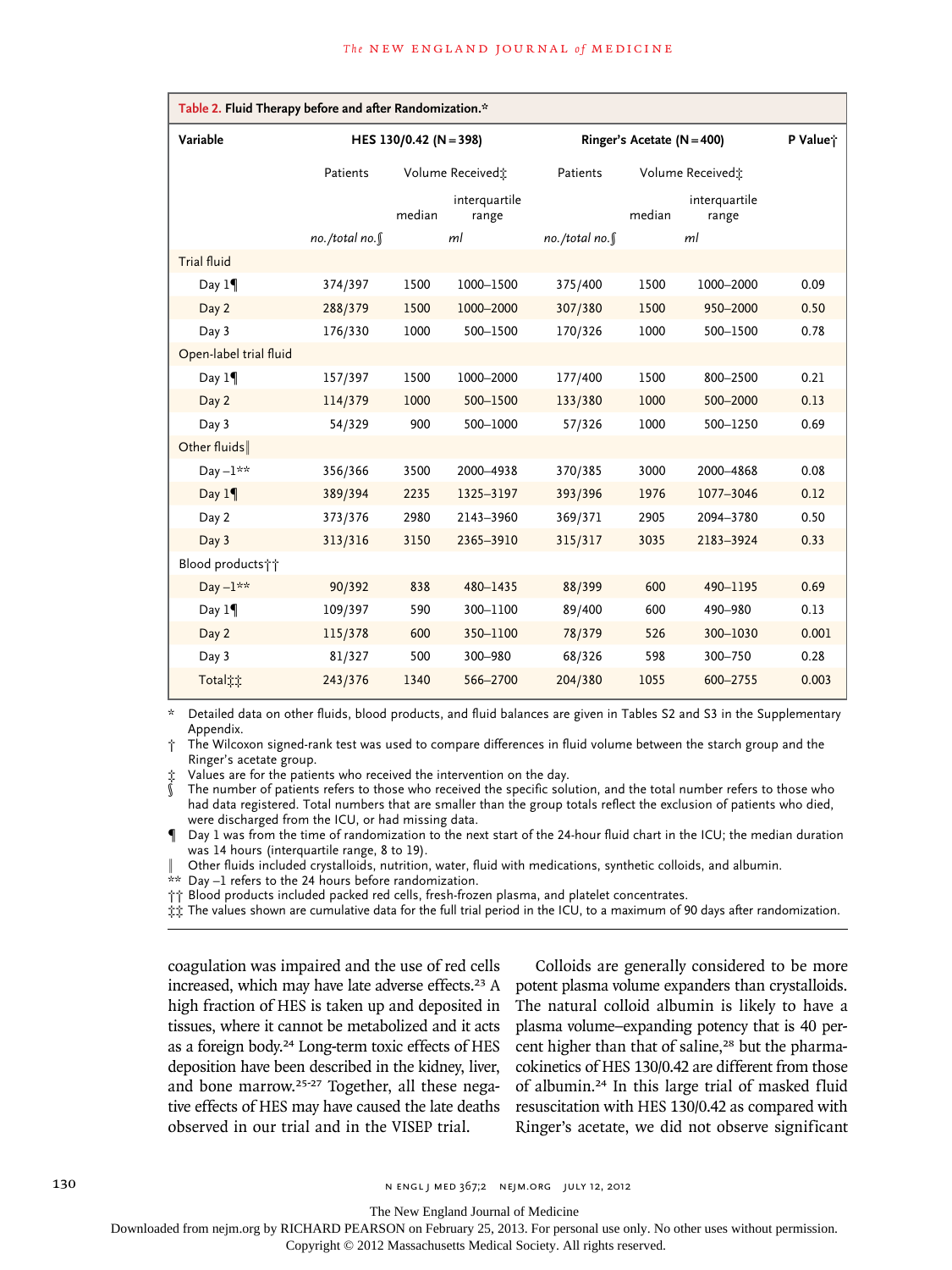| Table 3. Primary and Secondary Outcomes.*                              |                             |                                 |                                  |         |  |  |  |
|------------------------------------------------------------------------|-----------------------------|---------------------------------|----------------------------------|---------|--|--|--|
| Outcome                                                                | HES 130/0.42<br>$(N = 398)$ | Ringer's Acetate<br>$(N = 400)$ | <b>Relative Risk</b><br>(95% CI) | P Value |  |  |  |
| <b>Primary outcome</b>                                                 |                             |                                 |                                  |         |  |  |  |
| Dead or dependent on dialysis at day 90 - no. (%)                      | 202 (51)                    | 173(43)                         | $1.17(1.01-1.36)$                | 0.03    |  |  |  |
| Dead at day 90 - no. (%)                                               | 201(51)                     | 172(43)                         | $1.17(1.01-1.36)$                | 0.03    |  |  |  |
| Dependent on dialysis at day 90 - no. (%)                              | 1(0.25)                     | 1(0.25)                         |                                  | 1.00    |  |  |  |
| Secondary outcome measures                                             |                             |                                 |                                  |         |  |  |  |
| Dead at day 28 - no. (%)                                               | 154 (39)                    | 144 (36)                        | $1.08(0.90 - 1.28)$              | 0.43    |  |  |  |
| Severe bleeding - no. (%) <sup>+</sup>                                 | 38 (10)                     | 25(6)                           | $1.52(0.94 - 2.48)$              | 0.09    |  |  |  |
| Severe allergic reaction - no. (%) $\uparrow$                          | 1(0.25)                     | 0                               |                                  | 0.32    |  |  |  |
| SOFA score at day 5 - median (interquartile range)                     | $6(2-11)$                   | $6(0-10)$                       |                                  | 0.64    |  |  |  |
| Use of renal-replacement therapy — no. $(\%) \dot{x}$                  | 87 (22)                     | 65 (16)                         | $1.35(1.01-1.80)$                | 0.04    |  |  |  |
| Use of renal-replacement therapy or renal SOFA<br>score ≥3 — no. $(%)$ | 129(32)                     | 108(27)                         | $1.20(0.97 - 1.48)$              | 0.10    |  |  |  |
| Doubling of plasma creatinine level - no. $(\%)\uparrow$               | 148 (41)                    | 127 (35)                        | $1.18(0.98 - 1.43)$              | 0.08    |  |  |  |
| Acidosis - no. (%) +                                                   | 307(77)                     | 312 (78)                        | $0.99(0.92 - 1.06)$              | 0.72    |  |  |  |
| Alive without renal-replacement therapy — mean %<br>of days            | 91                          | 93                              |                                  | 0.048   |  |  |  |
| Use of mechanical ventilation - no. (%) $\uparrow$                     | 325 (82)                    | 321 (80)                        | $1.02(0.95 - 1.09)$              | 0.61    |  |  |  |
| Alive without mechanical ventilation - mean %<br>of days               | 62                          | 65                              |                                  | 0.28    |  |  |  |
| Alive and out of hospital - mean % of days                             | 29                          | 34                              |                                  | 0.048   |  |  |  |

\* For severe bleeding and severe allergic reaction, data were missing for 1 patient in the Ringer's acetate group. For doubling of the plasma creatinine level, data were missing for 38 patients in the HES 130/0.42 group and 34 patients in the Ringer's acetate group. For alive without mechanical ventilation, data were missing for 1 patient in the Ringer's acetate group. CI denotes confidence interval.

† Outcomes are for patients in the ICU during the 90-day trial period.

‡ Outcomes are for patients with any form of renal-replacement therapy during the 90-day trial period.

§ Outcomes are for patients with any form of renal-replacement therapy during the 90-day trial period or with a renal

SOFA score of 3 or higher after the patient had a renal SOFA score of 2 or lower at randomization.

¶Acidosis was defined as an arterial pH of less than 7.35.

‖The mean percentage of days was calculated as the number of days without renal-replacement therapy or mechanical ventilation or the number of days out of the hospital divided by the number of days alive in the 90-day follow-up period.

differences in trial-fluid volumes between the study groups, a finding that is in line with the results of a smaller trial that compared HES 130/0.4 (Voluven) with 0.9% saline in patients with sepsis.<sup>29</sup> This finding and the fact that none of the other fluid volumes or balances differed markedly between the groups raises the question of whether there actually is a difference in potency between HES 130/0.42 and crystalloids in patients with severe sepsis.

The strengths of our trial include a low risk of bias, because group assignments were concealed and all trial procedures were blinded. It is reasonable to assume that our results are generalizable, because patients were recruited in university and nonuniversity hospitals with the use of broad inclusion criteria and few exclusion criteria; the majority of screened patients were included. The trial protocol was pragmatic, with routine practice maintained except for fluid resuscitation. In addition, most of the characteristics of the patients were similar to those of ICU patients with sepsis in other trials.4,30,31 We included more patients who were in shock or mechanically ventilated than have other trials of fluid resuscitation in ICU patients with severe sepsis.4,31 Outcome rates in our trial were similar to those in previous trials with respect to severe bleeding, $14$  use of renal-replacement therapy, $4,31$ and mortality.4,31

The New England Journal of Medicine

Downloaded from nejm.org by RICHARD PEARSON on February 25, 2013. For personal use only. No other uses without permission.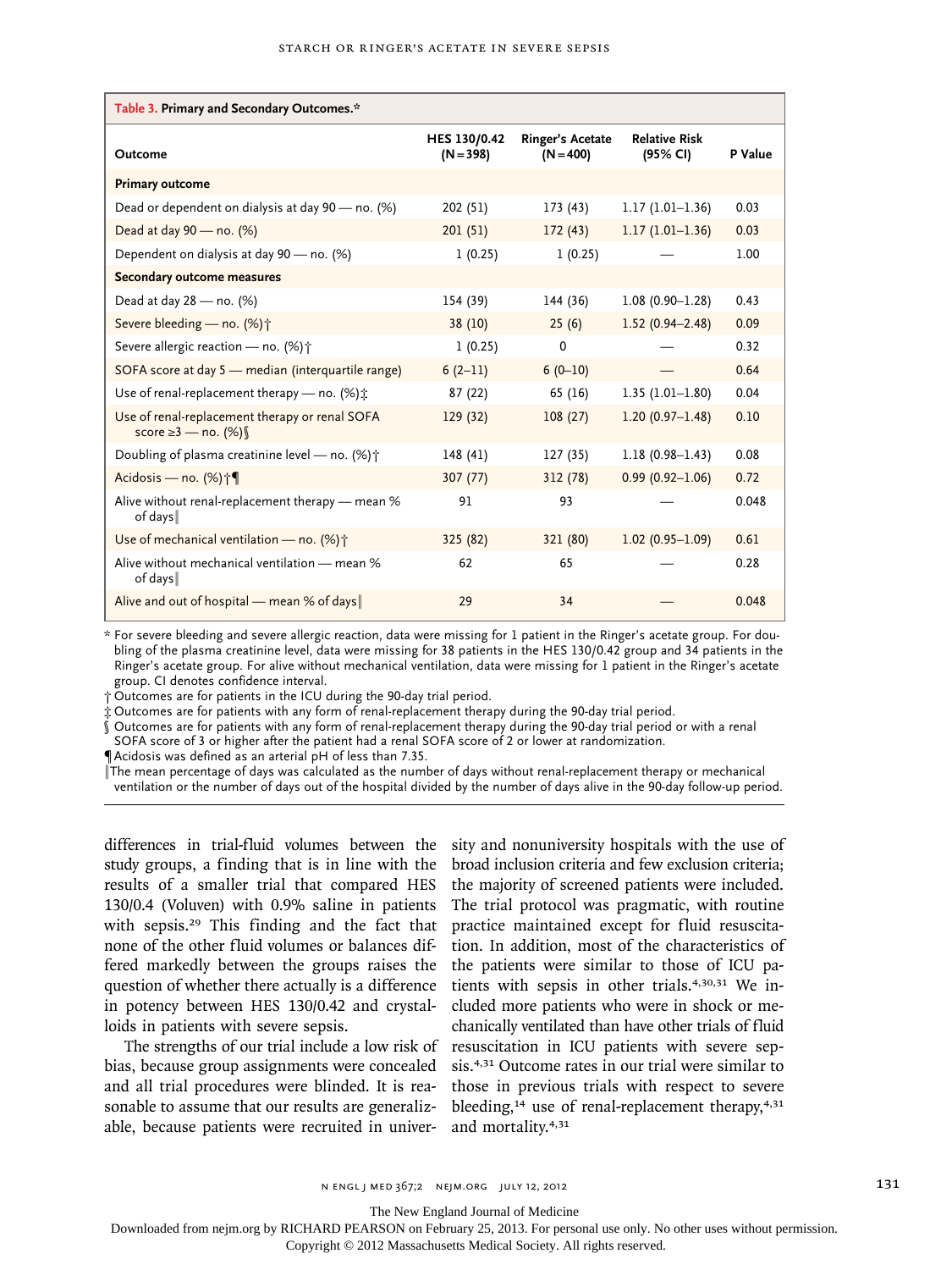

or dependence on dialysis at day 90 in the HES 130/0.42 group as compared with the Ringer's acetate group, among all patients and in the two predefined subgroups. Shock at the time of randomization was defined as a mean arterial pressure of less than 70 mm Hg, need for ongoing treatment with vasopressor or inotropic agents, or a plasma lactate level of more than 4.0 mmol per liter in the hour before randomization. Acute kidney injury at the time of randomization was defined as a renal score on the Sepsis-related Organ Failure Assessment (SOFA) of 2 or higher (plasma creatinine level >1.9 mg per deciliter [170 µmol per liter] or urinary output <500 ml) in the 24 hours before randomization. The SOFA score includes subscores ranging from 0 to 4 for each of five organ systems (circulation, lungs, liver, kidneys, and coagulation), with higher scores indicating more severe organ failure.

The New England Journal of Medicine

Downloaded from nejm.org by RICHARD PEARSON on February 25, 2013. For personal use only. No other uses without permission.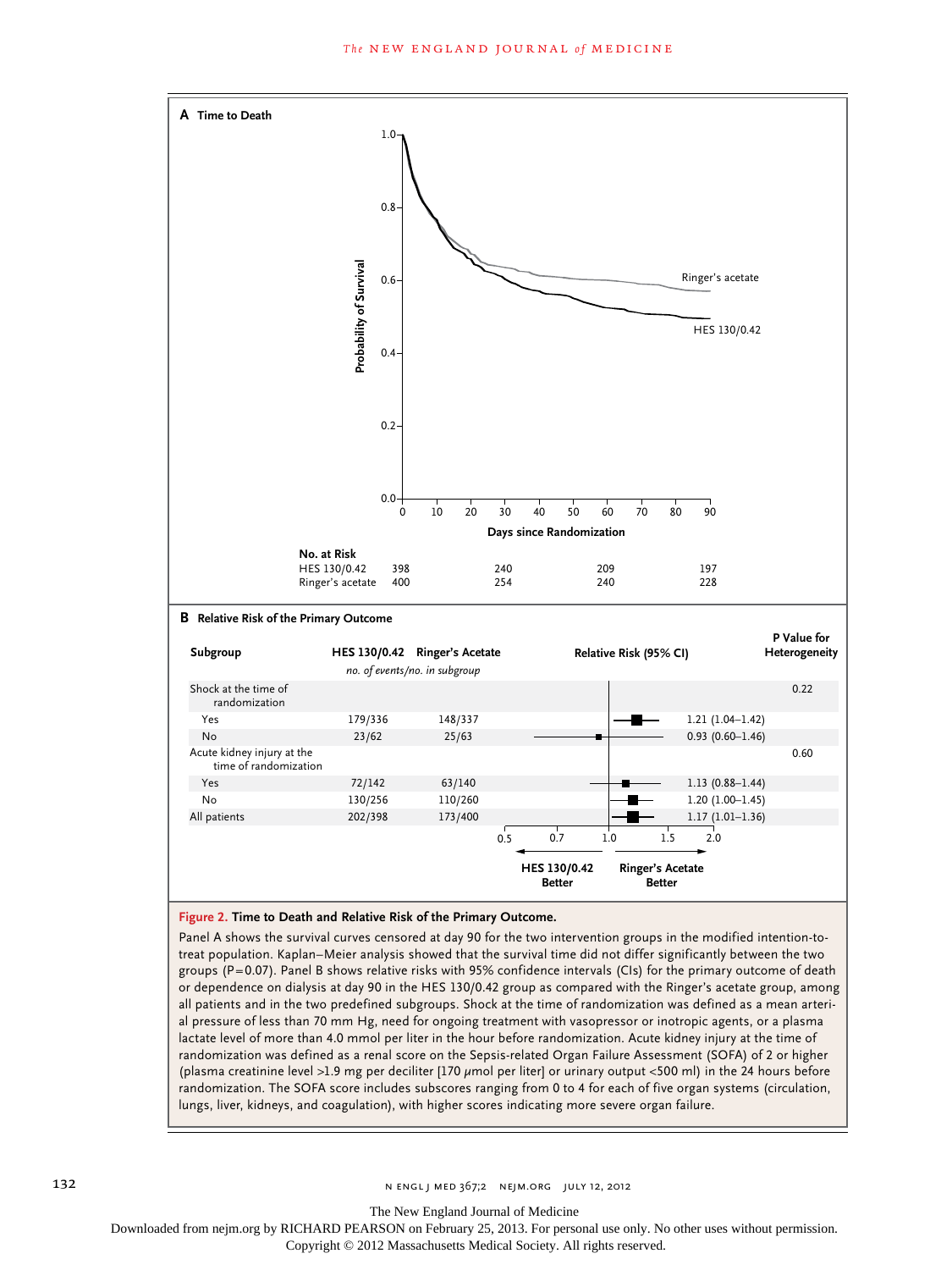Our trial has certain limitations. The pragmatic trial design did not include hemodynamic monitoring or cointerventions in the protocol except for recommendations to ask centers to follow international guidelines.<sup>2</sup> Whether this affected the results cannot be assessed. We did not assess all cointerventions during the trial period. Because the trial was large, was blinded, and used stratified randomization, it is less likely that any imbalance in concomitant interventions affected the results. We included patients with acute kidney injury at the time of randomization. Their inclusion is unlikely to have affected the trial results, because acute kidney injury occurred with equal frequency in the two intervention groups and because the effect of HES 130/0.42 did not differ significantly between patients with and those without acute kidney injury at the time of randomization. Seventy-seven patients were given openlabel synthetic colloids during the trial period. The use of these agents is unlikely to have affected the results, because the frequency of use was similar in the two intervention groups and because the per-protocol analyses, from which these patients were excluded, supported the primary analysis. Such protocol violations are difficult to prevent in multicenter trials in the ICU, and similar frequencies were observed in the two other large trials of fluid therapy in ICU patients.4,28 Sixty-nine patients were given trial fluid at doses higher than the maximum daily dose. To limit the potential harm to trial participants from high volumes of HES, we defined the dosage a priori to be lower than that recommended by the manufacturers of HES and used ideal body weight in the dosage calculations. Therefore, only two patients in our trial received HES 130/0.42 at a dose higher than the maximum daily dose recommended by the manufacturers.

In conclusion, patients with severe sepsis who received fluid resuscitation with HES 130/0.42, as compared with those who received Ringer's acetate, had a higher risk of death at 90 days, were more likely to receive renal-replacement therapy, and had fewer days alive without renal-replacement therapy and fewer days alive out of the hospital.

Disclosure forms provided by the authors are available with the full text of this article at NEJM.org.

#### **Appendix**

The authors' affiliations are as follows: the Department of Intensive Care (A.P., N.H., J. Wiis, J.O.W., K.J.T., L.Q., J.N., L.H.A., L.B.H., K.T.) and the Copenhagen Trial Unit, Center for Clinical Intervention Research (P.W., J. Wetterslev), Copenhagen University Hospital, Rigshospitalet, Copenhagen, Næstved Hospital, Næstved (K.R.M., A.-L.K., M.L.F., F.M.), Copenhagen University Hospital, Bispebjerg, Copenhagen (M.H.M., F.C.P.), Holbæk Hospital, Holbæk (J.M.E., T.P.M.), Køge Hospital, Køge (L.M.P.), Copenhagen University Hospital, Glostrup (A.B.), Herning Hospital, Herning (R.W.), Copenhagen University Hospital, Hvidovre (M.S.); Vejle Hospital, Vejle (P.B.), Copenhagen University Hospital, Herlev (P.S.-J.), and Copenhagen University Hospital, Hillerød (M.B.) — all in Denmark; Haukeland University Hospital and University of Bergen, Bergen (A.B.G.), and Stavanger University Hospital, Stavanger (K.S.) — both in Norway; Tampere University Hospital, Tampere, Finland (J.T.); University of Uppsala, Uppsala, Sweden (J.T.); Landspitali, Reykjavik, Iceland (G.K.); and Liverpool Hospital, Sydney (A.Å.).

#### **References**

**1.** Perel P, Roberts I. Colloids versus crystalloids for fluid resuscitation in critically ill patients. Cochrane Database Syst Rev 2011;3:CD000567.

**2.** Dellinger RP, Levy MM, Carlet JM, et al. Surviving Sepsis Campaign: international guidelines for management of severe sepsis and septic shock: 2008. Intensive Care Med 2008;34:17-60.

**3.** Schortgen F, Lacherade JC, Bruneel F, et al. Effects of hydroxyethylstarch and gelatin on renal function in severe sepsis: a multicentre randomised study. Lancet 2001;357:911-6.

**4.** Brunkhorst FM, Engel C, Bloos F, et al. Intensive insulin therapy and pentastarch resuscitation in severe sepsis. N Engl J Med 2008;358:125-39.

**5.** FLUIDS Study Investigators. Preference for colloid use in Scandinavian intensive care units. Acta Anaesthesiol Scand 2008;52:750-8.

**6.** Carlsen S, Perner A. Initial fluid resuscitation of patients with septic shock in the intensive care unit. Acta Anaesthesiol Scand 2011;55:394-400.

**7.** Hartog CS, Kohl M, Reinhart K. A systematic review of third-generation hydroxyethyl starch (HES 130/0.4) in resuscitation: safety not adequately addressed. Anesth Analg 2011;112:635-45.

**8.** Reinhart K, Perner A, Sprung CL, et al. Consensus statement of the ESICM task force on colloid volume therapy in critically ill patients. Intensive Care Med 2012;38:368-83.

**9.** Perner A, Haase N, Wetterslev J, et al. Comparing the effect of hydroxyethyl starch 130/0.4 with balanced crystalloid solution on mortality and kidney failure in patients with severe sepsis (6S — Scandinavian Starch for Severe Sepsis/Septic Shock trial): study protocol, design and rationale for a double-blinded, randomised clinical trial. Trials 2011;12:24. **10.** Sakr Y, Payen D, Reinhart K, et al. Effects of hydroxyethyl starch administration on renal function in critically ill patients. Br J Anaesth 2007;98:216-24.

**11.** Reinikainen M, Karlsson S, Varpula T, et al. Are small hospitals with small intensive care units able to treat patients with severe sepsis? Intensive Care Med 2010;36:673-9.

The New England Journal of Medicine

Downloaded from nejm.org by RICHARD PEARSON on February 25, 2013. For personal use only. No other uses without permission.

Supported by grants from the Danish Research Council (271- 08-0691 and 09-066938), the Rigshospitalet Research Council, and the Scandinavian Society of Anesthesiology and Intensive Care Medicine (funded by the ACTA Foundation).

Dr. Perner reports receiving grant support from Fresenius Kabi. No other potential conflict of interest relevant to this article was reported.